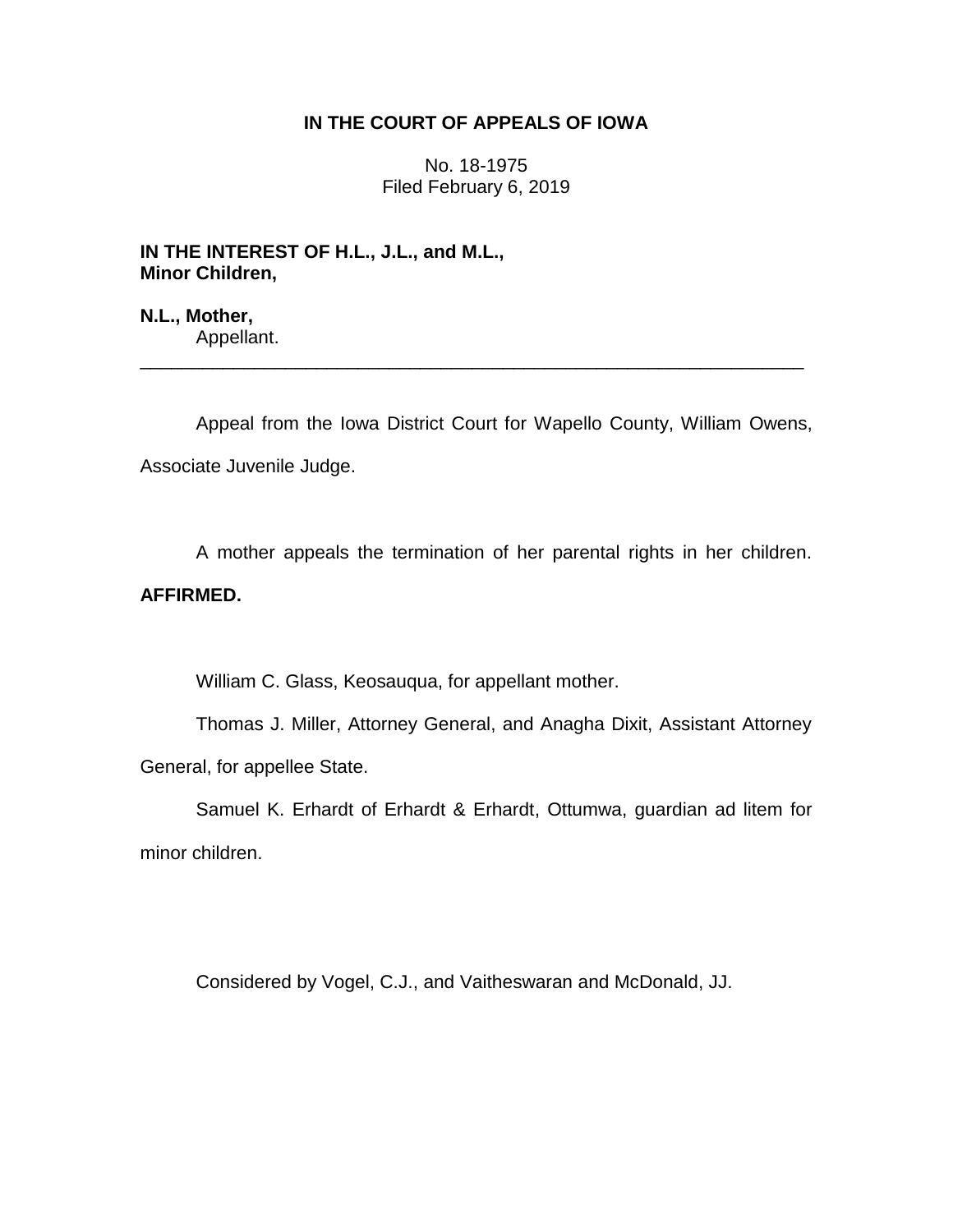## **McDONALD, Judge.**

The juvenile court terminated Nicole's rights in her children, H.L., J.L., and M.L. pursuant to Iowa Code section 232.116(1)(f) (2018). In this appeal, Nicole claims termination of her parental rights is not in the best interest of the children and the juvenile court should have granted her an additional six months' time to seek reunification with the children.

We review termination-of-parental-rights proceedings de novo. *See In re A.M.*, 843 N.W.2d 100, 110 (Iowa 2014); *In re D.W.*, 791 N.W.2d 703, 706 (Iowa 2010). However, "[w]e give weight to the findings of the juvenile court, particularly with respect to the credibility of witnesses." *In re B.N.*, No. 00-0220, 2001 WL 57987, at \*1 (Iowa Ct. App. Jan. 24, 2001); *accord D.W.*, 791 N.W.2d at 706. The statutory framework authorizing the termination of a parent-child relationship is well established and need not be set forth in full herein. *See In re A.S.*, 906 N.W.2d 467, 472-73 (Iowa 2018) (setting forth the statutory framework).

By way of background, the Iowa Department of Human Services (IDHS) became involved with this family in July 2013 due to concerns regarding the lack of supervision of the children. The family again came to the attention of IDHS in August 2014 due to Nicole's use of methamphetamine. In the four ensuing years, Nicole failed to successfully address her substance abuse. She was unsuccessfully discharged from treatment programs a number of times and relapsed on multiple occasions. In June of 2017, Nicole pleaded guilty to conspiracy to manufacture methamphetamine. Nicole was granted a deferred judgment and placed on probation. She violated multiple terms and conditions of her probation, including the failure to engage in substance-abuse treatment.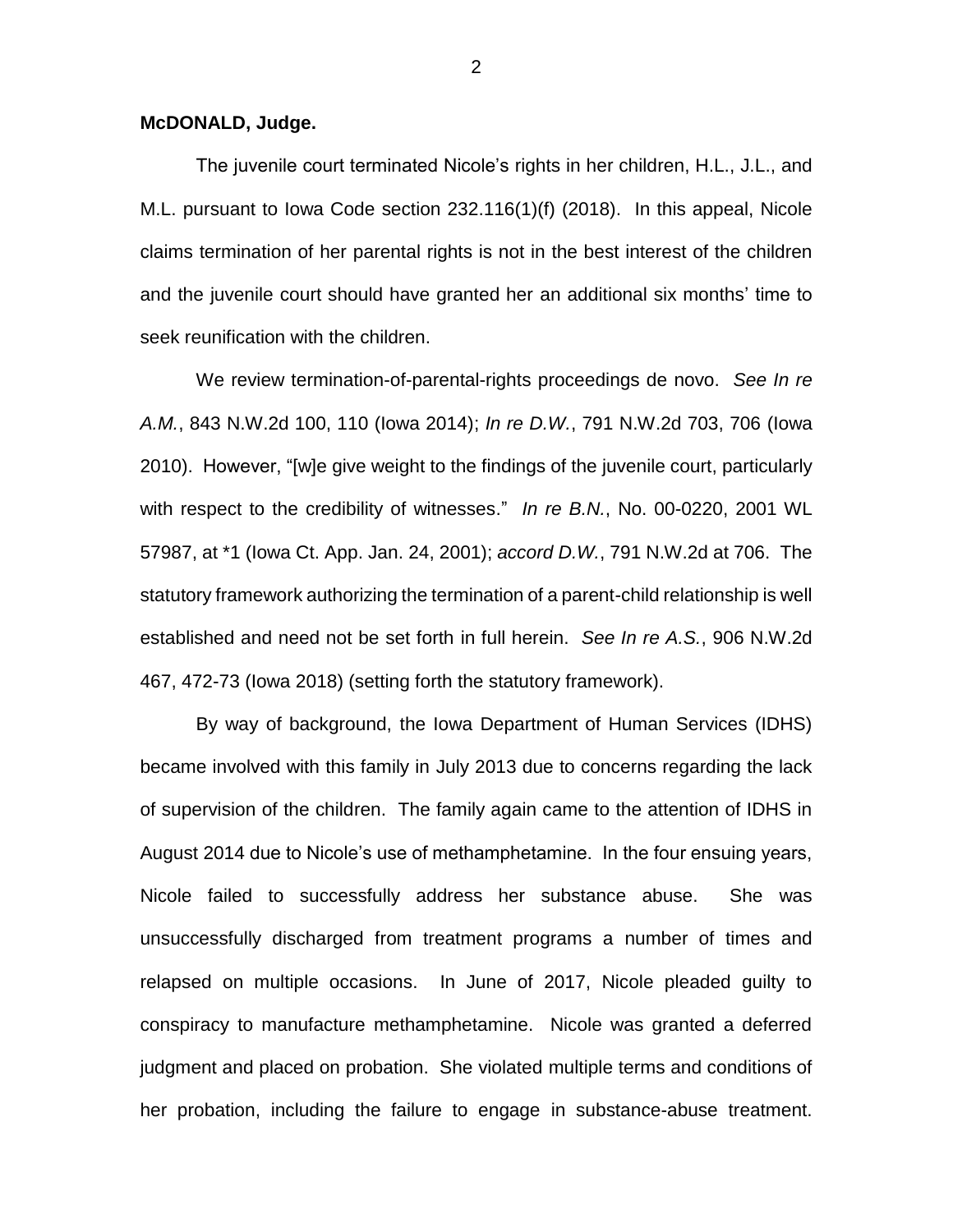Nicole's history of substance abuse and failure to seek treatment militates in favor of termination. *See In re K.H.*, No. 03-0671, 2003 WL 21459582, at \*4 (Iowa Ct. App. June 25, 2003) ("The termination of Joe's parental rights was based on his inability to . . . fully address his chemical dependency issues."); *In re E.C.*, No. 02- 0421, 2002 WL 987987, at \*1 (Iowa Ct. App. May 15, 2002) (finding mother's methamphetamine addiction supported the conclusion that termination was in the child's best interest); *In re N.F.*, 579 N.W.2d 338, 341 (Iowa Ct. App. 1998) (concluding mother's substance abuse supported termination of her parental rights).

Nicole also failed to receive recommended mental-health evaluations and treatment. *See In re A.W.*, No. 18-1106, 2018 WL 4361086, at \*4 (Iowa Ct. App. Sept. 12, 2018) (affirming termination when father did not seek treatment "[d]espite the offer of services to address his substance-abuse and mental-health issues"). *In re T.H.*, No. 17-1558, 2017 WL 6520731, at \*2 (Iowa Ct. App. Dec. 20, 2017) (terminating parental rights when mother "did not address her mental-health conditions").

Interrelated with her substance abuse and mental-health conditions, Nicole failed to obtain stable employment or housing. *See In re K.H.*, No. 16-0113, 2016 WL 1703095, at \*2 (Iowa Ct. App. Apr. 27, 2016) (affirming termination of parental rights where "the father was unable [to] maintain safe and stable housing"); *In re J.T.*, No. 14-0967, 2014 WL 4635527, at \*2 (Iowa Ct. App. Sept. 17, 2014) (affirming termination of parental rights where "[a]t the time of the termination hearing, the mother did not have stable housing"); *In re R.C.*, No. 03-1134, 2003 WL 22092677, at \*2 (Iowa Ct. App. Sept. 10, 2003) (affirming termination of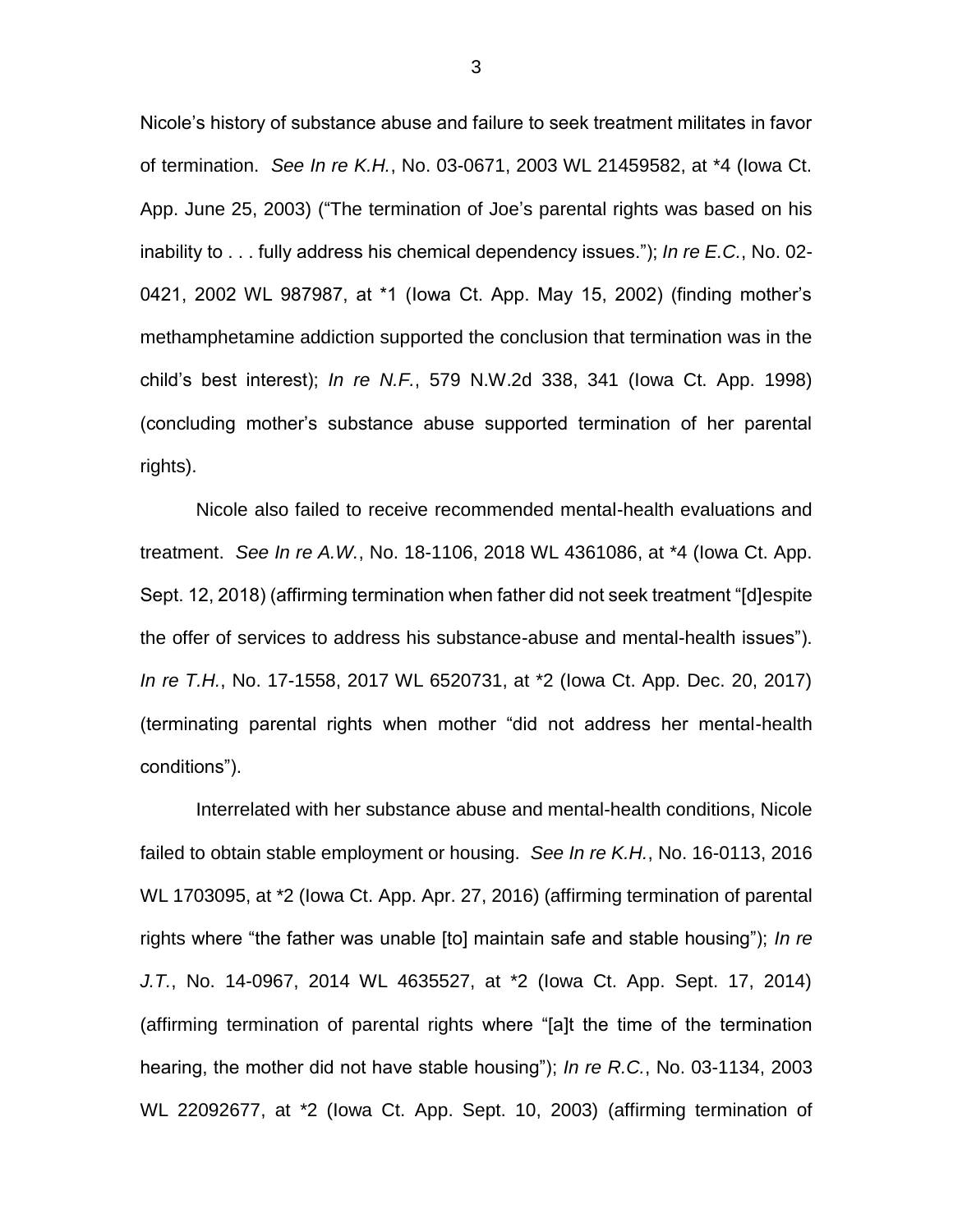parental rights where father had "a history of unstable housing and employment"). She has held a variety of jobs, but she has only maintained them for short periods of time. She has lived in a number of residences. The IDHS worker assigned to Nicole's case testified that Nicole's current home is not suitable for the children.

With these circumstances in mind, we address Nicole's claim the termination of her parental rights is not in the best interest of her children. Specifically, Nicole contends termination of her parental rights is not in the best interest of the children because it would result in the separation of the siblings from each other. In determining the best interest of the children, we "give primary consideration to the child[ren]'s safety, to the best placement for furthering the long-term nurturing and growth of the child[ren], and to the physical, mental, and emotional condition[s] and needs of the child[ren]." Iowa Code § 232.116(2).

As a general rule, "siblings should be kept together when possible." *In re N.V.*, Nos. 1999-432, 9-685, 98-1487, 1999 WL 1255724, at \*3 (Iowa Ct. App. Dec. 27, 1999). "However, the paramount concern in [termination-of-parental-rights] cases must be the child[ren]'s best interests." *In re T.J.O.*, 527 N.W.2d 417, 420 (Iowa Ct. App. 1994). Here, the best interest of the children supports the termination of parental rights even if the termination of Nicole's parental rights results in the legal separation of the children. The family has been involved with services for a lengthy period of time, but Nicole's visits with the children remain fully supervised. *See In re M.C.*, No. 18-0875, 2018 WL 6418760, at \*4 (Iowa Ct. App. Dec. 5, 2018) (finding parents' failure to progress beyond fully-supervised visits supported a finding that termination was in the children's best interest); *In re B.L.-F.*, No. 11-0558, 2011 WL 4953038, at \*1 (Iowa Ct. App. Oct. 19, 2011)

4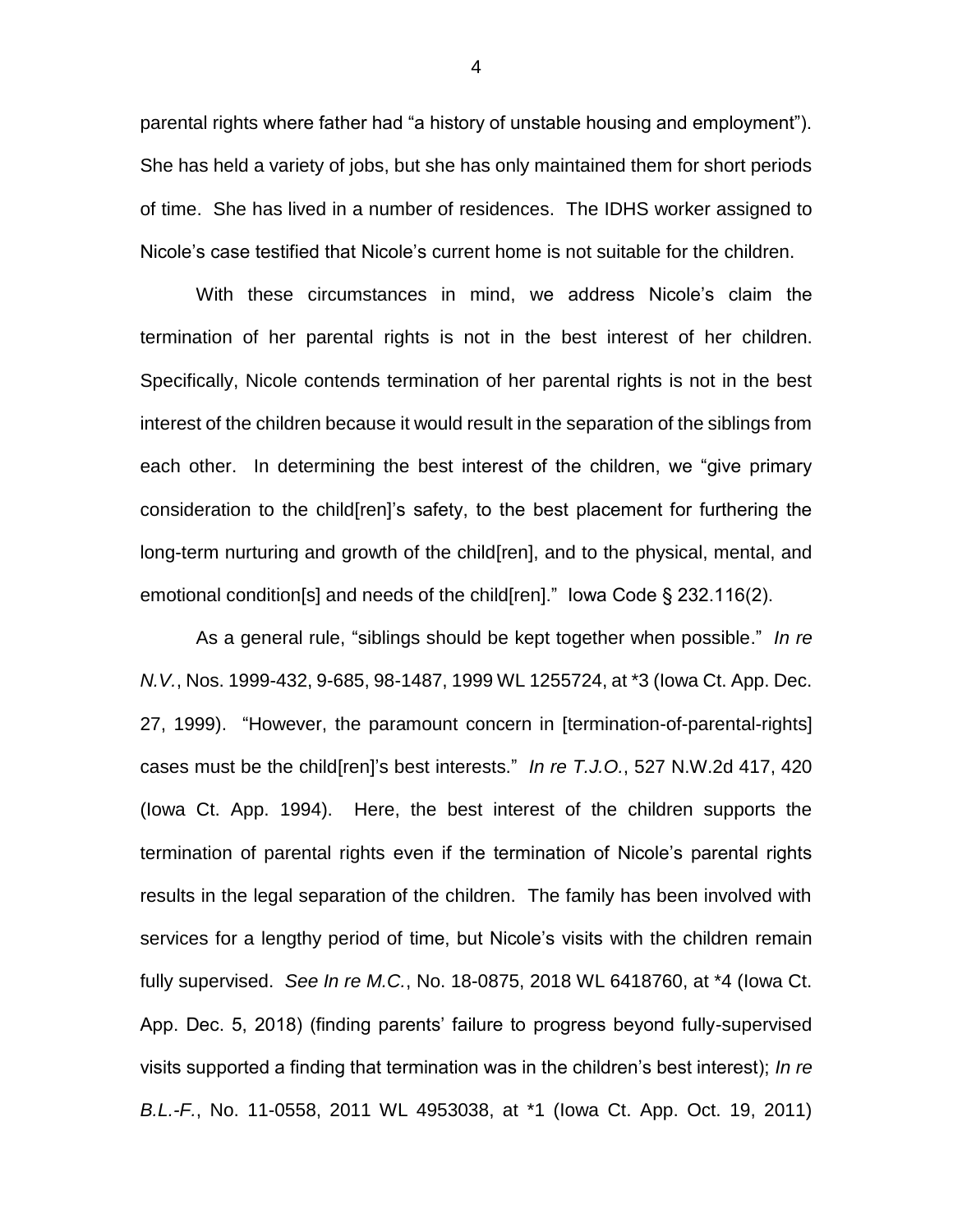(affirming termination of father's rights when he "never managed to progress to semi-supervised or unsupervised visitation").

Nicole also argues termination is not in the children's best interest because the juvenile court had the option of establishing a guardianship for the children instead of terminating her parental rights. Nicole does not identify who should be appointed guardian over the children. Regardless, "a guardianship is not a legally preferable alternative to termination." *A.S.*, 906 N.W.2d at 477 (quoting *In re B.T.*, 894 N.W.2d 29, 32 (Iowa Ct. App. 2017)); *accord In re S.R.*, No. 03-1063, 2003 WL 22197800, at \*2 (Iowa Ct. App. Sept. 24, 2003) (finding that termination of parental rights more readily achieves permanency than guardianship); *In re S.B.*, No. 03-0289, 2003 WL 1970757, at \*3 (Iowa Ct. App. Apr. 30, 2003) (same). This case has been pending for four years with scant evidence of any progress. These children are entitled to a permanent resolution, and guardianship does not provide one. We affirm the juvenile court's finding that termination of the mother's parental rights is in the children's best interest.

We next address Nicole's claim the juvenile court should have granted Nicole an additional six months to work toward reunification. The juvenile court may defer termination if the court "determin[es] that the need for removal of the child[ren] from the child[ren]'s home will no longer exist at the end of [an] additional six-month period." Iowa Code § 232.104(2)(b).

Nicole has failed to make any notable progress in the past four years. We find no evidence that Nicole will be able to achieve reunification in six months. Nicole does not have a stable job, appropriate housing, or transportation. She has not addressed her substance abuse or mental-health conditions. A parent's past

5